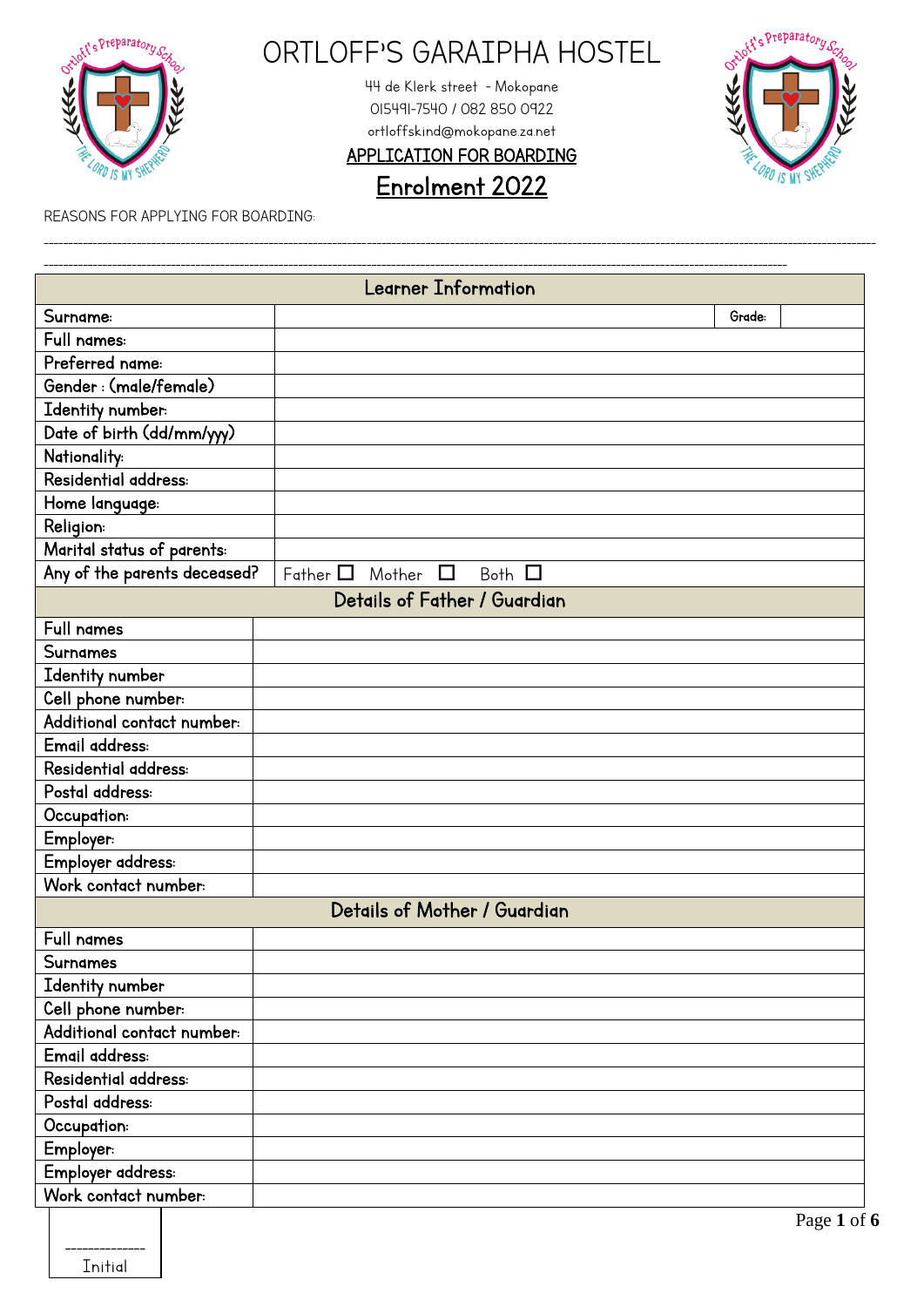| Medical information of learner |            |           |                                                         |  |
|--------------------------------|------------|-----------|---------------------------------------------------------|--|
| Doctor:                        |            |           |                                                         |  |
| Contact number:                |            |           |                                                         |  |
| Medical aid name:              |            |           |                                                         |  |
| Medical aid number:            |            |           |                                                         |  |
| Main member:                   |            |           |                                                         |  |
| Allergies:                     |            |           |                                                         |  |
| Chronic illnesses:             |            |           |                                                         |  |
| Other medical conditions:      |            |           |                                                         |  |
| Chronic medication:            |            |           |                                                         |  |
| Is your child's                | <b>YES</b> | <b>NO</b> |                                                         |  |
| immunizations up to date       |            |           |                                                         |  |
|                                |            |           | Emergency contact person (if parents cannot be reached) |  |
| Name and surname:              |            |           | Name and surname:                                       |  |
| Relation to learner:           |            |           | Relation to learner:                                    |  |
| Contact number:                |            |           | Contact number:                                         |  |
|                                |            |           | Person/s learner resides with                           |  |
|                                |            |           | (Complete if this information differs from parents')    |  |
| Initials and surname:          |            |           |                                                         |  |
| Identity number:               |            |           |                                                         |  |
| Contact details:               |            |           |                                                         |  |
| Relation to learner:           |            |           |                                                         |  |
|                                |            |           | Person/s allowed to collect learner from school         |  |
| Name and surname:              |            |           | Name and surname:                                       |  |
| Identity number:               |            |           | Identity number:                                        |  |
| Contact number:                |            |           | Contact number:                                         |  |
| Relation to learner:           |            |           | Relation to learner:                                    |  |
|                                |            |           | Person Responsible for Account                          |  |
| Full names:                    |            |           |                                                         |  |
| Surname:                       |            |           |                                                         |  |
| Identity number:               |            |           |                                                         |  |
| Occupation:                    |            |           |                                                         |  |
| Employer:                      |            |           |                                                         |  |
| Contact number: Work           |            |           |                                                         |  |
| Contact number: Home           |            |           |                                                         |  |
| Cell phone number:             |            |           |                                                         |  |
| E-mail Address:                |            |           |                                                         |  |
| Physical address:              |            |           |                                                         |  |
| Relation to learner:           |            |           |                                                         |  |

| Initial |  |
|---------|--|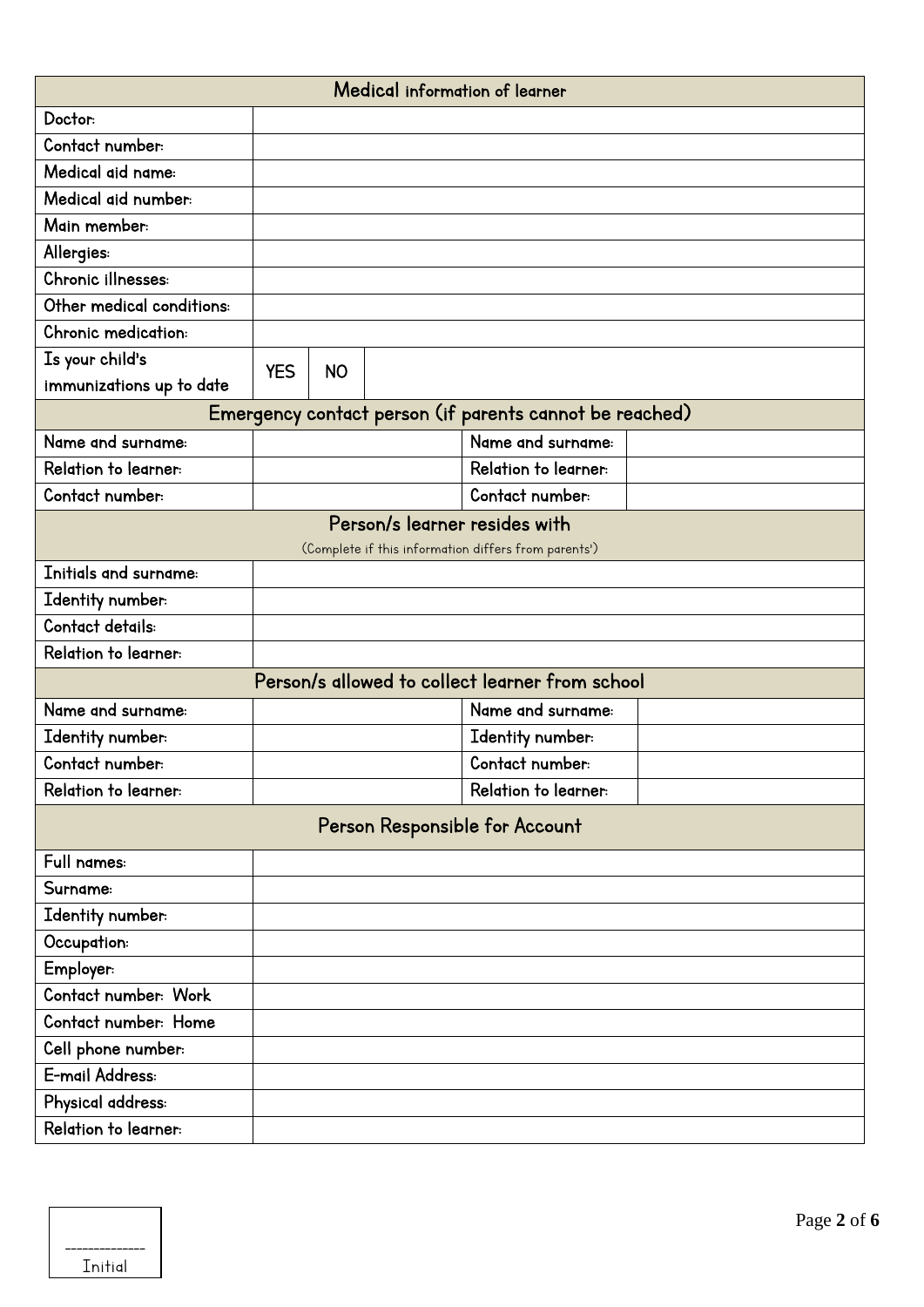### Medication consent form

Medication: Please note that in order for Ortloff's School to administer the following treatments/medicine to your child you will have to sign in the blocks to give permission for the staff of the School to administer the following treatments/medicine to your Child. Any oral medication will only be administered once we have contacted you telephonically.

| Type of medication      | Use                  | Permission to administer (sign) |
|-------------------------|----------------------|---------------------------------|
| Bactroban or Gedrmolene | Cuts or scrapes      |                                 |
| Buscopan                | Stomach cramps       |                                 |
| Panado syrup/ Ponstan   | Fever/temperature    |                                 |
| Burnshield              | Burns                |                                 |
| Anthisan                | Insect bites/ stings |                                 |
| Empaped                 | Severe pain          |                                 |
| Other (please specify)  |                      |                                 |
|                         |                      |                                 |
|                         |                      |                                 |

|           | Indemnify the School from any contra-indication or side effect if so occurs when administering the above       |
|-----------|----------------------------------------------------------------------------------------------------------------|
|           |                                                                                                                |
|           | the management of any medication I have provided for my Child, with regard to expiry date and condition of the |
| medicine. |                                                                                                                |
|           | Date:                                                                                                          |

In the case where a child falls very ill, the parents will be contacted and notified. Should it be late at night and an emergency where the parents could not be reached, the child will be taken to Dr André van den Berg in Ruiter Street - Mokopane. Dr van den Berg is our Emergencies on Call Doctor. Please be advised, should your child need medical attention and we take your child to the Doctor you as Parent / Guardian will be responsible for the Doctor's account.

I, \_\_\_\_\_\_\_\_\_\_\_\_\_\_\_\_\_\_\_\_\_\_\_\_\_\_\_\_\_\_\_\_\_\_\_\_\_\_\_\_\_\_\_\_\_\_\_\_\_\_\_\_\_\_\_\_\_\_\_\_ (Name of parent/guardian) hereby understand the above regarding medical assistance in case of emergencies. I also acknowledge in signing below I fully understand everything in this regard.

Parent Signature

\_\_\_\_\_\_\_\_\_\_\_\_\_\_\_\_\_\_\_\_\_\_\_\_\_\_\_\_\_\_\_\_\_\_\_\_

I acknowledge that should my child is to be withdrawn from boarding, I will give the school no less than I month's notice in writing. No notice will be accepted from October through November. I also acknowledge that I have read the attached information regarding fees, rules and the Terms of the Boarding.

SIGNED: \_\_\_\_\_\_\_\_\_\_\_\_\_\_\_\_\_\_\_\_\_\_\_\_\_\_\_\_\_\_\_\_\_\_\_ DATE: \_\_\_\_\_\_\_\_\_\_\_\_\_\_\_\_\_\_\_\_\_\_\_\_\_

PARENT / GUARDIAN

| Tnitial |  |
|---------|--|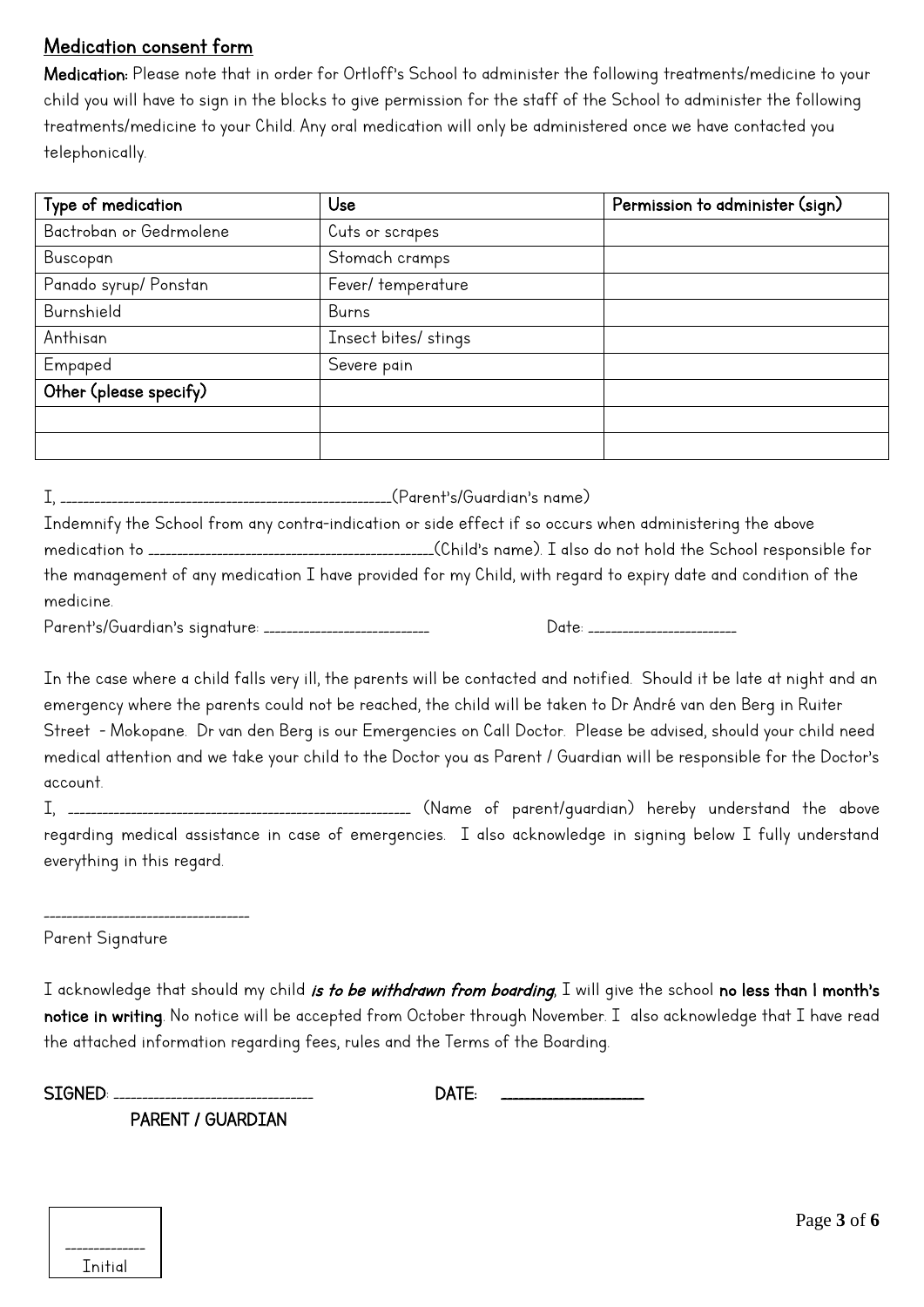## Payment section: Collection system (debit order arranged by Ortloff's). Please complete:

| Name of account holder: |                 |    |         |              |
|-------------------------|-----------------|----|---------|--------------|
| Name of bank:           |                 |    |         |              |
| Account number:         |                 |    |         |              |
| Account type:           | Current(cheque) |    | Savings | Transmission |
| Branch code:            |                 |    |         |              |
| Collection Date (Tick)  |                 | 15 |         |              |

#### ORTLOFF'S GARAIPHA HOSTEL CONSENT AND INDEMNITY FORM

| (FULL                  | NAME OF | <b>PARENT</b> |  |
|------------------------|---------|---------------|--|
| GUARDIAN)              |         |               |  |
| <b>IDENTITY NUMBER</b> |         |               |  |
| HOME ADDRESS           |         |               |  |

|                                                                                                                 | (FULL NAME OF CHILD), |
|-----------------------------------------------------------------------------------------------------------------|-----------------------|
| hereby give my consent for my child to reside and take part in any and all activities of the Ortloff's Garaipha |                       |
| Hostel,                                                                                                         |                       |

whether conducted on the school premises or extra-mural, but not limited to games, athletics, tours and excursions of general, vocational, educational, historical or scientific interest.

I fully understand and accept that such residence and all activities shall be undertaken at my and my child's own risk and I undertake, on behalf of myself, my spouse, my executors and my aforesaid child to indemnify, hold harmless and absolve Ortloff's Preparatory School and Garaipha Hostel, its Management, the Principal and the Staff against and from any and all claims whatsoever which may arise in connection with any loss or damage or death to the person of my aforesaid child in the course of his/her residence and such activities.

In the event of my child being injured, or in the event of illness, I hereby authorize the Ortloff's Preparatory School and Garaipha Hostel and/or its agents and parents to procure such medical treatment/surgery as may be deemed necessary, hereby authorizing them, on my behalf, to sign inter alia a consent to surgical and other procedures with the understanding that the School and/or its agents will Endeavour to contact and inform the parents/legal guardian prior to such consent being signed. I hereby indemnify Ortloff's Preparatory School and Garaipha Hostel, its employees, agents or parents from all medical and hospital costs occasioned thereby.

| $\sim$ $\sim$<br>$\mathbf{u}$<br>س<br>-----------------<br>- 1-<br> | .<br>_______<br>___________________________ |
|---------------------------------------------------------------------|---------------------------------------------|
|---------------------------------------------------------------------|---------------------------------------------|

\_\_\_\_\_\_\_\_\_\_\_\_\_\_\_\_\_\_\_\_\_\_\_\_\_\_\_\_\_\_\_\_\_\_\_\_\_\_\_\_\_\_\_\_\_\_\_ \_\_\_\_\_\_\_\_\_\_\_\_\_\_\_\_\_\_\_\_\_\_\_\_\_\_\_\_\_\_\_\_\_\_

(SIGNATURE OF PARENT/LEGAL GUARDIAN) WITNESS

| Tnitial |
|---------|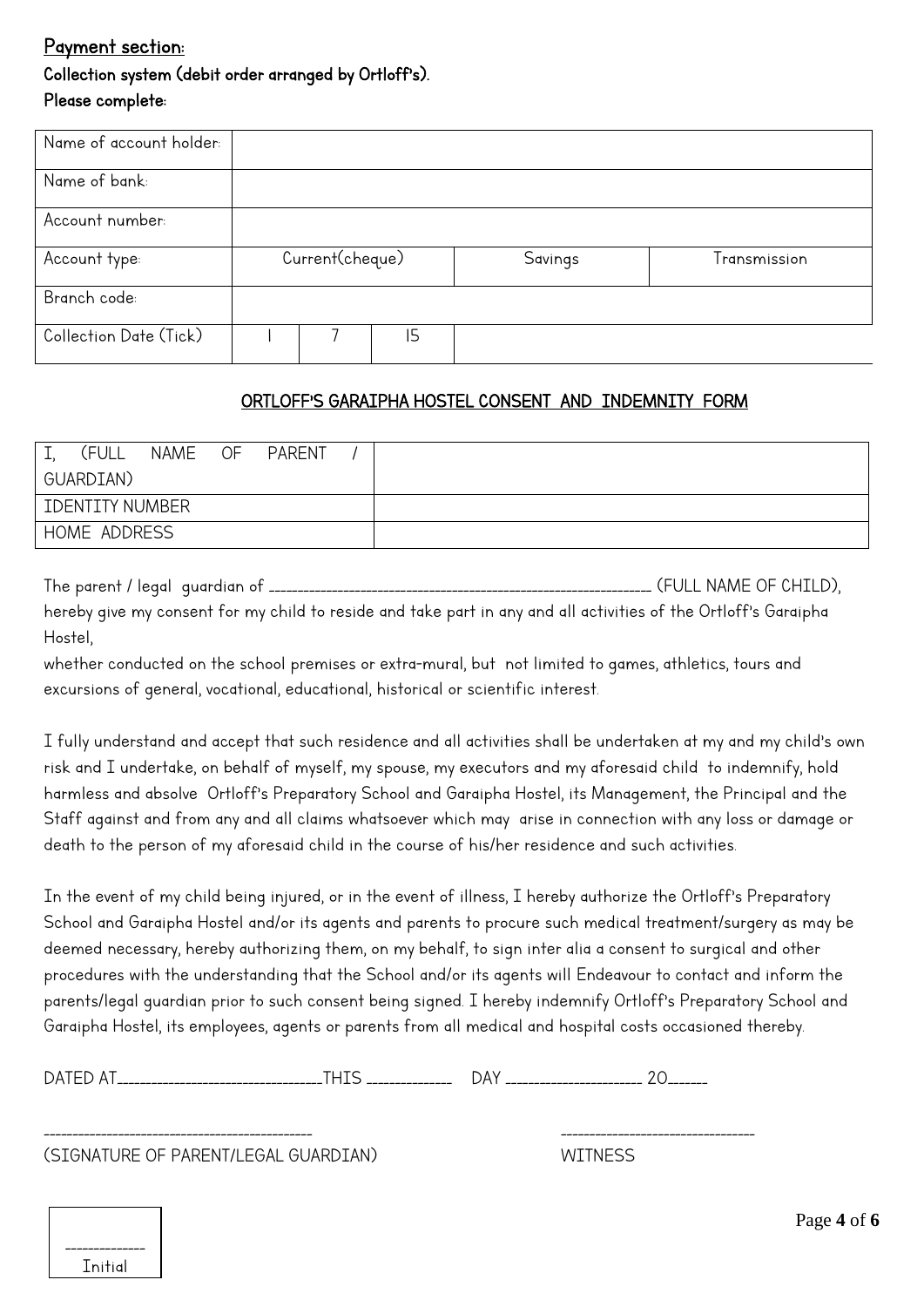# Fees, Rules and Terms of Garaipha Boarding Home

#### 1. PAYMENT OF FEES

 $I$  undertake to pay the Administration fee of R200.00 (yearly) and the hostel fees in advance on/before the IS $^\mathrm{th}$ day of each month. I understand that my child(ren) will not be able to board unless the fees have been paid. School and hostel fees will be debited as one amount. In the event of school fees not being paid and the account is handed over for collection, I agree to payment of attorney and client fees.

#### 2. WEEKENDS

I understand that my child cannot stay at the hostel over weekends and I undertake to collect my child by 16h00 every Friday.

#### 3. SCHOOL HOLIDAYS

The hostel will be open during school holidays on the same principle as during the term.

#### 4. MEALS

Boarders will be provided with breakfast, lunch, a mid-afternoon snack and supper.

#### 5. LAUNDRY

The hostel does not have a laundry service. Adequate clothing (including school uniforms) must be packed for the boarders. Please send a laundry bag with your child so that we can put the dirty clothing in the bag(plastic or material it doesn't matter)

#### 6. BEDDING

Bedding will be supplied by the hostel.

#### 7. TOILETRIES (Must be provided by the parent every term)

- 1x Towel
- 3x Toothpaste tubes (age appropriate)
- 1x Toothbrush
- 1x Facecloth
- 1x Aquas Cream
- Toothbrush cover
- Soap holder
- 8. Rules and guidelines for Garaipha Hostel
- Laundry bag (for dirty clothes)
- 1x Big Vaseline
- 5x bars of 200gr soap every term
- Brushes or combs
- 18x Rolls toilet paper *for the year*.

- Please drop your child at the hostel every Monday morning with their bags. No child will be allowed to come to the Hostel on a Sunday evening. Children must be collected on Fridays before 17h00.
- Bags must be dropped at the hostel on Monday morning.
- Any medication must be given to the Hostel Teachers. Medicine must be put into a small cooler bag (available at Pep stores). Clearly mark the cooler bag and the medicine and give clear instructions of how medication must be given.